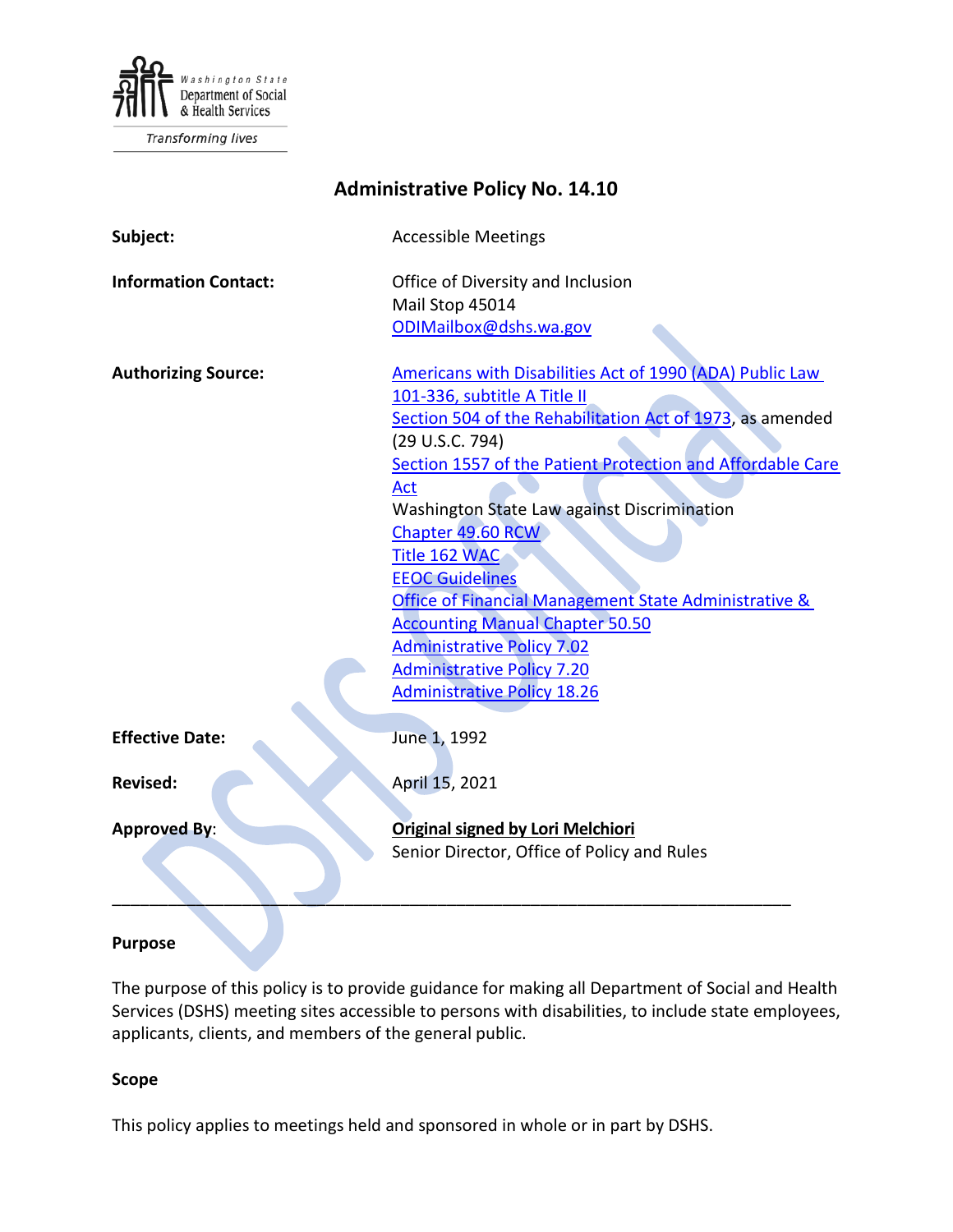Administrative Policy No. 14.10 April 15, 2021 Page 2

## **Definitions**

**Meeting(s)** means a gathering of people for a particular purpose, either face-to-face or virtually (over the phone or internet) including, but not limited to, forums, hearings, trainings, conventions, conferences, social events, retirement parties, etc.

**Sponsored** means activities which, with authorization:

- Are funded in whole or in part by DSHS;
- Use supplies, services, or equipment which are owned or paid for by DSHS; or
- Use event announcements (invitations, posters, or fliers) which display the symbol, acronym, or name of DSHS.

## **Minimal accessibility** means:

- That the meeting site meets the minimum access requirements as outlined in the Office of Financial Management State Administrative and Accounting Manual, Policy [50.50.60;](http://www.ofm.wa.gov/policy/50.50.htm) and
- The known accessibility needs of individuals who will be in attendance have been accommodated per Administrative Policies [7.02](http://one.dshs.wa.lcl/Policies/Administrative/DSHS-AP-07-02.pdf) and [7.20.](http://one.dshs.wa.lcl/Policies/Administrative/DSHS-AP-07-20.pdf)

## **Policy**

## **A. Responsibilities**

- 1. Assistant secretaries or designees are responsible for compliance with this policy.
- 2. Each administration is responsible for developing appropriate procedures to implement this policy.
- 3. DSHS staff must assess and determine accessibility prior to using a site or virtual platform.
- 4. Each administration is responsible for any costs associated with compliance with this policy.

## **B. Meeting Access**

- 1. DSHS must hold face-to-face or virtual meetings in locations or platforms that are free of barriers that deny a participant an equal opportunity to participate.
- 2. All open or public meetings must meet minimal accessibility standards.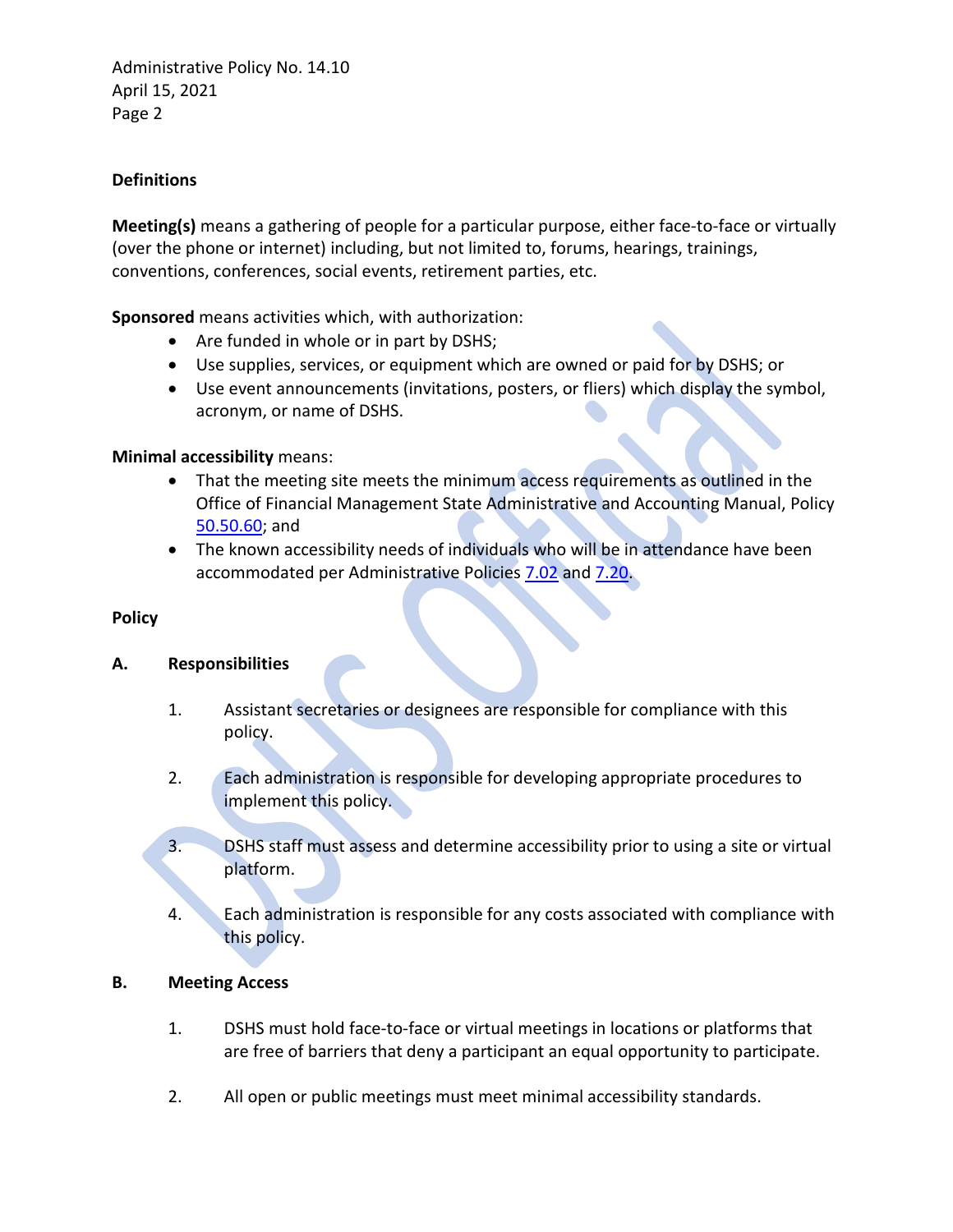Administrative Policy No. 14.10 April 15, 2021 Page 3

- 3. All other meeting sites or virtual platforms must meet minimal accessibility standards when the accessibility needs of all participants are unknown.
- 4. When requested within the specified time frame, communication access for public meetings must be provided to meet the needs of individuals requesting such accommodations and may include:
	- a. Assisted listening systems compatible with hearing aids and cochlear implants;
	- b. Use of microphones by speakers;
	- c. Real-time captioning;
	- d. Sign language interpreters and other methods of communication that are requested and can reasonably be made available.
- 5. DSHS must inform clients, employees, and the general public of:
	- a. The right to request auxiliary aids and services for meetings;
	- b. How to initiate such a request; and
	- c. The internal complaint procedures and external mechanisms and remedies when an individual believes DSHS has discriminated on the basis of a disability.
- 6. When an individual requests accommodations within fourteen calendar days of the event and the accommodations cannot be scheduled or provided, the meeting must be postponed and rescheduled at a date and time when appropriate accommodations can be provided.

# **C. Technical Resources**

- 1. See DSHS Administrative Policy [7.02](http://one.dshs.wa.lcl/Policies/Administrative/DSHS-AP-07-02.pdf) Equal Access to Service for Individuals with Disabilities and [7.20](http://one.dshs.wa.lcl/Policies/Administrative/DSHS-AP-07-20.pdf) Communication Access for Persons Who are Deaf, DeafBlind, Hard of Hearing, Late Deafened, Deaf Plus and/or Speech Disabled.
- 2. See [Accessible Meeting Facility Checklist](http://www.ofm.wa.gov/policy/GCDEchecklist.doc) developed by the Governor's Committee on Disability Issues and Employment (GCDE) to help evaluate a nonstate facility for ADA compliance prior to executing a contract with a facility vendor.

# **D. Civil Rights**

1. Any person with a disability who believes that they have been discriminated against in the application of this policy may file a complaint with any or all of the following:

## **Human Resources Division**